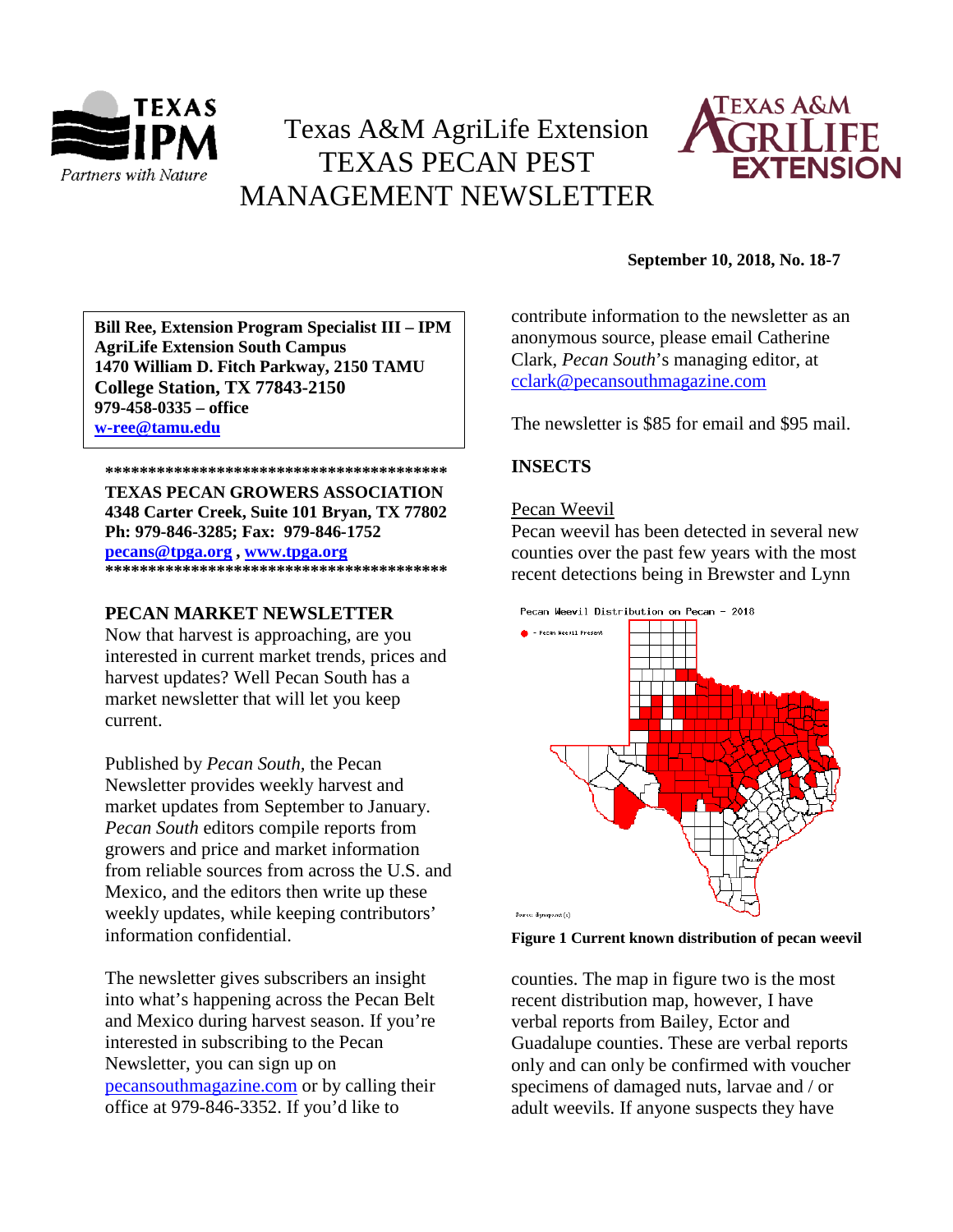pecan weevil in a county not shown please contact your county Extension agent or myself.

Pecan weevil can be a threat up until the latest maturing cultivar reaches shuck split so continue to monitor emergence traps until this time.



**Figure 2. Exit holes made in pecan shells by pecan weevil grubs. Photo credit – Dr. Pat Porter, Texas A&M AgriLife**



**Figure 3. Pecan weevil grubs**

#### Stored product insect issues

Stored product insects can be an issue through out the food chain. For those producers that do retail now is the time to prepare for this problem. By following some of the suggestions listed below you can reduce your risk of infestations.

**Sanitation** – Sanitation is the first step for any

insect problem. A good cleaning of all equipment used for cracking, shelling should be done on a regular basis. For hard to access areas of equipment use an air hose to blow out debris. I have seen retail stores with wood floors that had spaces between boards which contain food debris such as pecan kernels that have been dropped, stepped on and forced into cracks. If there are cakes, cookies, candies etc. in display cases these need to be rotated out on a regular basis.

**Identification of the insect** – Proper identification of the insect could help identify problem areas and infested products.

**Detection of infestations** – If an infestation is noticed, you need to find the source and remove infested materials. Since many of these stored product insects feed on a wide range of materials you need check unlikely sources such as candies, flower arrangements that may have seeds, spice containers and even rodent blocks that may have grain can all be a source.

**Cold storage** – Food items that are not going to be used or sold in a short time period should be held under refrigeration or in a freezer.

**Physical/Mechanical** – Make sure all doors and windows have tight seals. Repair any screens that may be torn or have holes.

**Monitoring tools** – There is a wide range of pheromones and traps that can be used to monitor the presence of stored product insects. There are pheromones for Lepidoptera pests (Indian meal moth) and various beetles – cigarette and drug store beetles. These traps can be placed out of view from the public and will act as a warning that there is a potential problem.

**Use quality-packaging material** – I feel that as an industry we have come a long way in